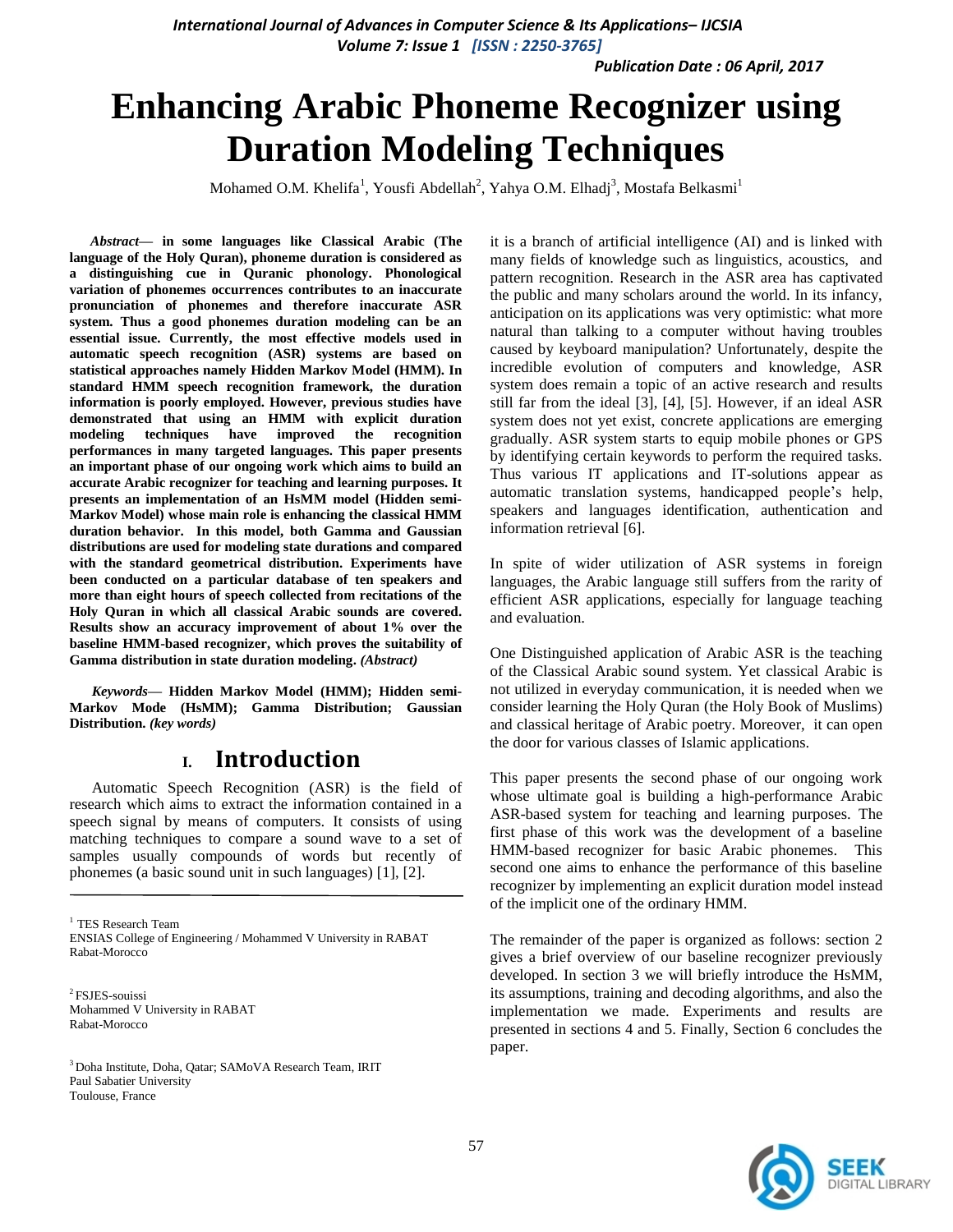*International Journal of Advances in Computer Science & Its Applications– IJCSIA Volume 7: Issue 1 [ISSN : 2250-3765]* 

## **II. HMM-based Recognizer**

Our baseline recognizer [12] is based on Hidden Markov Model (HMM) technique. Especially, a left-to-right HMM topology and continuous Gaussian mixture density model are employed. The HMM is the fundamental model widely used in the development of speech recognizers [11],[12]. The internal structure of HMM doesn't come from any knowledge of speech. Therefore their utilization in speech recognition limited to compute quantities related to the speech (a computation model).

The recognizer is built for the purpose to be capable to accurately recognize the basic sounds of classical Arabic languages. it exploits a well-designed Arabic corpus [9] of ten reciters (speakers) and more than eight hours of speech manually segmented at three levels (phoneme, allophone, and words) with accurate time boundaries. The speech was collected from the recitation of the Holy Quran in which all classical Arabic sounds are covered. This corpus was developed in a previously project [8] by Al-Imam Muhammad ibn Saud Islamic University with the support of King Abed Al-Aziz City for Science and Technology (KACST) in Saudi Arabia. Hence we have adapted the corpus for the aim to be annotated in term of basic sounds. We mean by the basic sounds the basic phonemes (single phonemes) without any phonological variation and even considering neither the phonemes germinating nor others. Table 1 shows for each reader the number of sound files, their size, and duration. Table 2 lists the phonemes used and their labels. The Hidden Markov Model Toolkit (HTK) [13], software written in C language developed by Cambridge University which allows building and testing HMM-based recognizers, was used as development environment of our recognizer.

High recognition rates were achieved given an average of 98% for all speakers using 16 GMMs. However, an in-depth analysis of the obtained results shows that we still have a considerable confusion between some phonemes. In order to overcome this misrecognition, we decided to implement an HsMM model for the purpose to improve the durational behavior of the ordinary HMM that is well-known as an inadequate representation of real phonemes duration. It has been reported in several papers [7], [14], [15] that the use of an HSMM models enhances the ASR system performance in many targeted languages like English and Finish.

| TABLE I. | SOUND FILES AND THEIR DURATION BY READERS |  |
|----------|-------------------------------------------|--|
|----------|-------------------------------------------|--|

| <b>Reader</b><br><b>Number</b> | <b>Reader</b><br>symbol | <b>Sound Files</b><br><b>Numbers</b> | <b>Duration</b><br>(minutes) | <b>Size</b><br>(MB) |  |
|--------------------------------|-------------------------|--------------------------------------|------------------------------|---------------------|--|
|                                | AAH                     | 600                                  | 49.36                        | 249                 |  |
| $\mathfrak{D}$                 | AAS                     | 590                                  | 52.09                        | 261                 |  |
| $\mathcal{R}$                  | <b>AMS</b>              | 612                                  | 45.78                        | 229                 |  |
| 4                              | <b>ANS</b>              | 597                                  | 49.72                        | 250                 |  |
| 5                              | <b>BAN</b>              | 585                                  | 54.75                        | 276                 |  |
| 6                              | <b>FFA</b>              | 578                                  | 44.11                        | 220                 |  |
| 7                              | <b>HSS</b>              | 601                                  | 49.76                        | 251                 |  |
| 8                              | MAS                     | 580                                  | 46.24                        | 232                 |  |

| <b>Total</b> |     | 5935 | 487.53<br>(8h, 8m) | 2446 |
|--------------|-----|------|--------------------|------|
| 10           | SKG | 584  | 44.29              | 220  |
|              | MAZ | 608  | 51.47              | 258  |
|              |     |      |                    |      |

*Publication Date : 06 April, 2017*

### **III. HsMM**

### *A. HsMM's Durational Behavior*

Recently, ASR systems are based on modeling phonemes using HMMs with a left-to-right topology for each phoneme [11]. The successful applicability of HMM's to various aspects of speech modeling has been demonstrated in various experiments in recent years. These investigations are based on the assumption that speech signal is a quasi-stationary process whose static intervals can be described by the residence time of a single state of an ordinary HMM. The duration of a state in an ordinary HMM is an implicit random variable with an exponential probability density function (pdf). The probability distribution in remaining in a state  $i$  having spent a  $\tau$  duration or sojourn time (i.e. probability of observing  $\tau$  symbols in sate *i*) is given by:  $p(\tau | i) = a_{ii}^{\tau-1}(1 - a_{ii})$  where  $a_{ii}$  denotes transitions from state  $i$  to itself. It is an exponential decreasing distribution. it gains its maximal value at the minimal duration  $\tau = 1$  and decreases exponentially as  $\tau$  increases. It has been found that the said distribution does not provide a correct representation of the statistical duration information of a state [16], [23]. as phoneme can be non-stationary e.g., stops, diphthongs, thus a single observation pdf can model only a stationary phoneme. This rather weak state duration modeling is considered as a main shortcoming of the ordinary HMM.

One of the famous approaches widely used for phonemes duration modeling in HMM-based speech recognition framework is adding explicit durational probability functions (pdf) to each single state, desiring to overcome the inappropriate geometrical state durational (pdf) of an ordinary HMM [17], [24], [25].

A hidden semi-Markov model (HsMM) is an extended version of the ordinary HMM in which a state duration distributions is explicitly defined. In contrast to the unique observation per state considered in an ordinary HMM, a sequence of observations can be emitted while in the state in the case of HsMM and each state has a variable duration. This is an integer variable and takes the value from the set  $\{1, 2, \ldots, D\}$  where D is the maximum duration allowed for a single state. Since this is an explicit duration model, there are no self-transition probabilities and the state duration distribution describes the state occupancy probability. The HsMM was firstly introduced by Ferguson [18] and refined by Levinson [19]. It has several forms that have their own assumptions and applications. However, all forms share the same idea about modeling explicitly the duration of a state.

Ferguson suggested an Estimation Maximization (EM) algorithm which can be used in estimating the (pdf) for the state duration. Levinson suggested an approach in which the

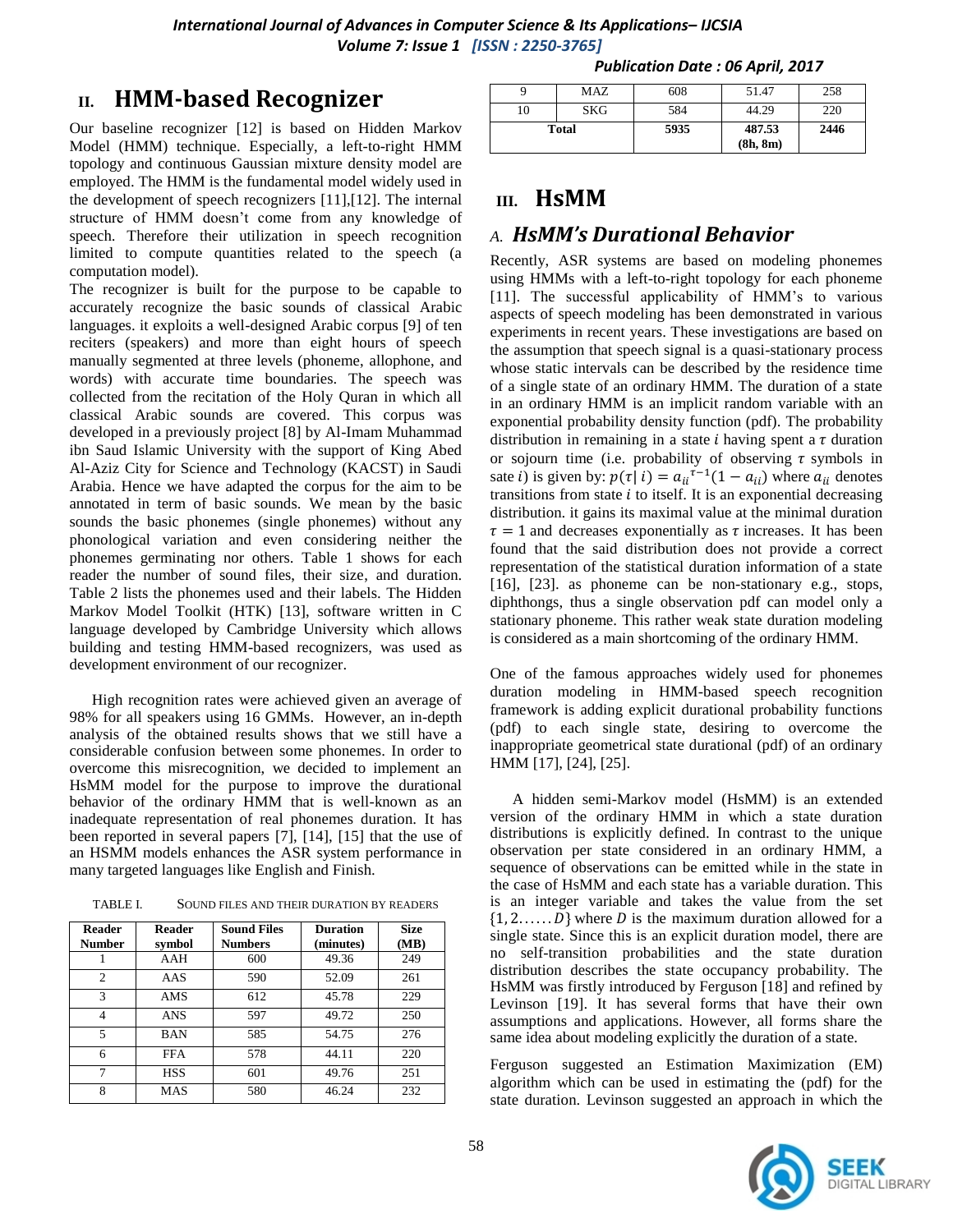*Publication Date : 06 April, 2017*

probability distribution of state duration is modeled by a continuous Gamma (pdf) to establish a continuously variable duration hidden Markov model (CVDHMM) [19]. Each of those two algorithms has their advantages and disadvantages. The Ferguson's algorithm requires a large amount of training data compared to that of Levinson. On the other hand, unlike Levinson's algorithm that uses Gamma distribution, that of Ferguson has no prior assumption on the parametric form of the state duration (pdf).

Furthermore, in regard to the computational requirements, Ferguson's algorithm only needs  $OT(N^2 + ND)$  operations in the training process, in contrast to that of Levinson which needs  $O(N^2T D)$  operations. where N is the number of states in the model,  $T$  is the period of observations used to estimate the model parameters, and  $D$  is the maximum duration allowed for a single state. by virtue of those advantages, Levinson's algorithm was chosen to be implemented in our recognizer.

### *B. HsMM's Training and Decoding Algorithms*

By reason of space limitation, we cannot give here a full review of Levinson's algorithm. Hence we limit to the description of the implementation we made and its related issues.

The decoding algorithm of HsMM has a form that differs slightly from that of the classical Viterbi due to the nature of the semi-Markov chain.

By analogy with the forward-backward probabilities of an ordinary HMM, those of HsMM [22] can be expressed as:

$$
\delta_t(i) = \max_{S_{1:t-1}} P[S_{1:t-1}, S_t = i, 0_{1:t}] \quad (1)
$$

where  $O_t$  denotes the sequence of observation vector from 1 to time t and  $S_t = i$  means phonetic state i which starts at time  $t$ . These probabilities may be calculated recursively as follows:

$$
\delta_t(j) = \max_i \max_{\tau} \delta_{t-\tau}(i) p(\tau | i) a_{ij} b(\theta_{t-\tau+1} | \theta_{t|i}) \tag{2}
$$

Where  $a_{ij}$  is the transition probability from phonetic state  $s(t-1) = i$  to  $s(t) = j$ ;  $p(\tau|i)$  is the probability of duration  $\tau$  that state *i* takes;  $b(O_{t-\tau+1}|| O_{t}|)$  is the probability of observing the specified vectors during the sojourn time at state  $i$ .

For the estimation of state occupancy probability  $p(\tau|i)$ , we used the same methodology described in Levinson [19] which is to assume two kinds of continuous distributions for the state duration probability, namely, Gamma and Gaussian distributions. For the Gaussian distribution, the state occupancy probability distribution is defined as:

$$
p(\tau | i) = \frac{1}{6_i (2\pi)^{1/2}} e^{\frac{-(\tau - m_i)^2}{26^2 i}}
$$

Gaussian distribution in state  $i$ .

where  $m_i$  and  $\delta_i$  are the mean and variance of the

For the Gamma distribution, the state occupancy probability distribution is defined as:

$$
p(\tau | i) = \frac{\eta_i^{\nu_i} \tau^{\nu_i - 1} e^{-\eta_i \tau}}{\Gamma(\nu_i)}
$$

Where  $\eta_i$  and  $\nu_i$  are parameters of the Gamma distribution having a mean of  $\mu_i = v_i \eta_i^{-1}$  and a variance  $\sigma_i^2 = v_i \eta_i^{-2}$ .

We note here that for both examined distributions, the state duration mean and variance were estimated for each state in every model with the optimal state sequence for every training utterance. The parameter estimation was done via the Viterbi algorithm after the HMMs have been trained.

The algorithms mentioned above were implemented in the Hidden Markov Model Toolkit (HTK) by adjusting its BaumWelch and Viterbi library functions. The HTK tools: HInit, HRest, HERest and HVite were adjusted for the purpose to incorporate the explicit model into training and decoding procedures of the HMMs for both cases.

# **IV. Experimental Procedures**

It is worth mentioning firstly that the methodology used to build this improved recognizer is similar to that of the baseline HMM-based recognizer with the exception of the use of explicit models instead of implicit one of the ordinary HMM. As we evoked earlier, the classical BaumWelch and Viterbi library functions in HTK were adjusted to integrate the explicit model for both cases, namely, Gamma and Gaussian distributions. Hence this improved recognizer is trained and tested using these new adjusted versions of HTK tools. Our corpus used consists of 5935 waveform files over its corresponding MFCC feature files, label files, TextGrids files and text files containing the corresponding text (Quranic ayah or part of it). In addition, it contains a list of 31 Arabic phonemes, an Arabic dictionary, a list of all unrepeated words included in the whole corpus and other useful files needed for recognizer development. Notice that a special phoneme is added to designate the silence regardless its occurring place. All phoneme models have three emitting states and for each state, a Gaussian Mixture Models (GMMs) are associated to identify the characteristics of the sound portion at this state. For each Hamming window of 10 ms, a vector of 39 acoustical coefficients is extracted. These coefficients are the first twelve MFCC plus their first and second derivatives to capture the static features of signal portion. Also, the energy plus its first and second derivatives are appended to represent the dynamic features. The conversion from the original waveform to a series of acoustical vectors is performed with the "HCopy" tool of HTK.

To initialize and train our HMMs, we used the following combination of HTK tools "HInit + HRest + HERest", which was chosen in the previous work as the best combination of HTK training tools. So, all the experimentations were

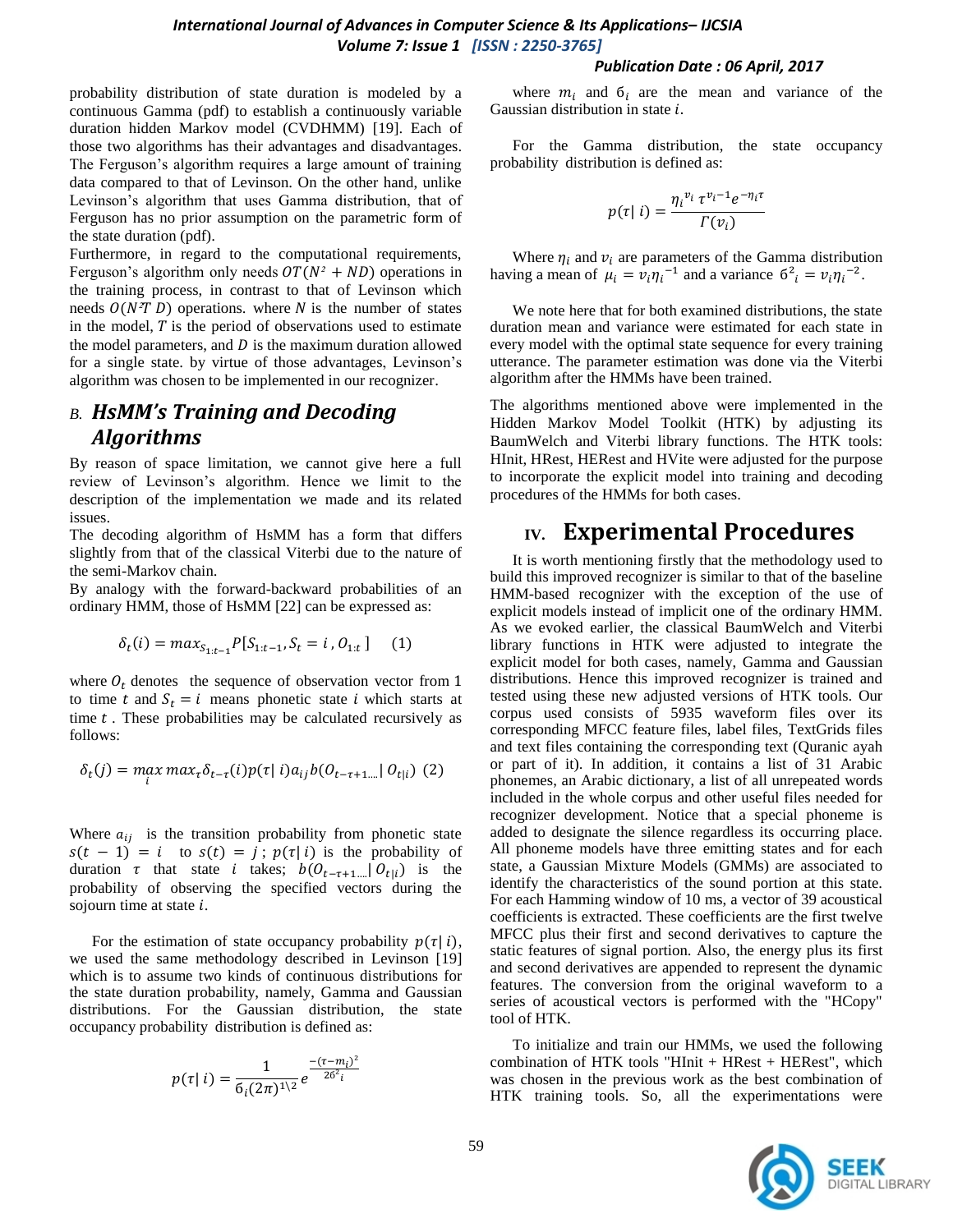conducted using this combination. For the appropriate number of Gaussians in GMMs, we conducted various experiments varying from 1 to 16 GMMs on specific groups of training and testing sets defined as follows: As we have ten readers, we partitioned our corpus into ten groups of training and testing sets; they are all used in the experimentations, one at a time, and then a global average is computed. For each group, we consider a particular reader to construct the testing set by extracting the first ayah of each Surah from it; the remaining ayahs of this reader, as well as all ayahs of the other readers, are used for training. Hence about 93% of the corpus is used for training and 7% is used for testing. Noting that there is nothing in the literature indicating which number of GMMs is the best for a given context, and thus the optimal number has to be determined by experimentation.

For the recognition, we used the following flat language model (see "Fig. 3") to allow all pronunciation possibilities (any phoneme can appear after any other one).

TABLE II. FLAT LANGUAGE MODEL FOR BASIC PHONEMES

 $$Phon = as10 | bs10 | cs10 | db10 | ds10 | fs10 | gs10 | hb10 | bs10 |$ hz10 |is10 | jb10 | js10 | ks10 | ls10 | ms10 |ns10 | qs10 | rs10 | sb10 | sil | ss10 | tb10 | ts10 | us10 | vb10 | vs10 | ws10 | xs10 | ys10 | zb10 |  $zsl0;$ 

 $(<$  \$Phon > )

This format is converted to an internal HTK representation by the tool "HParse".

The experimentation results are reported in Table 3. The recognition results obtained using Gamma distribution is depicted in "Fig. 1" to be more readable and analyzable. For the purpose of comparison, the results of both examined HsMMs and standard HMM models are reported in the same table.

in the results shown in the table below, HMM describes the standard HMM model used in the baseline system, HsMM1 describes the HsMM model where Gamma distribution was used for the state duration modeling and HsMM2 describes the HsMM model where Gaussian distribution was used for the state duration modeling.

TABLE III. AVERAGE RECOGNITION RATES FOR 1 TO 16 GMM (%)

| GMMs                    | Model              | AAH    | AAS   | AMS   | ANS    | BAN   | FFA    | HSS <sub></sub> | MAS   | MAZ.  | 58.G   |
|-------------------------|--------------------|--------|-------|-------|--------|-------|--------|-----------------|-------|-------|--------|
| 1                       | <b>HMM</b>         | \$9.73 | 39.69 | 31.12 | \$7.33 | 13.90 | \$4.04 | 90.0E           | 36.97 | 82.85 | 81.75  |
|                         | HsMM1              | 91.40  | 90.E2 | 32.18 | 88.63  | 86.94 | \$5.88 | 90.21           | 88.30 | 84.64 | \$1.91 |
|                         | HsMM2              | 9113   | 90.34 | 81.90 | 87.10  | 86.55 | \$5.20 | 90.11           | 37.27 | 83.93 | 81.15  |
| 2<br>- 2                | HMM                | 93.88  | 92.04 | 88.43 | 90.16  | 93.35 | \$6.97 | 94.39           | 94.28 | 92.42 | 90.03  |
|                         | Hs54M1             | 94.15  | 92.69 | 38.56 | 90.82  | 93.95 | 88.18  | 95.86           | 90.95 | 93.12 | 90.82  |
|                         | HSMM2              | 93.90  | 92.10 | 88.16 | 90.11  | 92.12 | \$7.22 | 95.34           | 90.64 | 92.87 | 9031   |
| 4                       | <b>HMM</b>         | 97.07  | 97.78 | 90.29 | 96.01  | 96.14 | 95.33  | 97.65           | 95.21 | 95.35 | 95.21  |
|                         | HaMMI              | 97.61  | 97.65 | 90.16 | 96.48  | 97.22 | 95.81  | 98.33           | 96.30 | 94.25 | 96.37  |
|                         | HsMM2              | 97.21  | 97.52 | 90.45 | 96.87  | 96.89 | 95.70  | 98.21           | 96.65 | 94.35 | 96.60  |
| 6                       | HMM                | 97.87  | 98.43 | 94.55 | 97.07  | 96.34 | 95.48  | 98.17           | 96.41 | 96.81 | 97.07  |
|                         | HaMM1              | 97.47  | 98.B6 | 95.08 | 97.47  | 97.68 | 95.54  | 98.14           | 97.44 | 97.43 | 97.98  |
|                         | HsMM2              | 96.97  | 98.19 | 95.23 | 97.14  | 97.42 | 95.11  | 93.37           | 97:05 | 97.20 | 97.04  |
| $\overline{\mathbf{x}}$ | MMM                | 95.01  | 98.83 | 95.33 | 97.61  | 98.14 | 96.14  | 98.04           | 96.01 | 96.41 | 96.94  |
|                         | HAMM1              | 98.20  | 98.70 | 96.11 | 98.31  | 98.73 | 97.76  | 98.17           | 97.81 | 97.72 | 97.28  |
|                         | HAMM2              | 97.83  | 98.29 | 95.91 | 97.98  | 98.68 | 97.94  | 97.67           | 97.39 | 97.49 | 97.01  |
| 10                      | HMM                | 97.74  | 99.09 | 95:35 | 97.87  | 97.87 | 95.88  | 93.96           | 96.94 | 97.21 | 97.74  |
|                         | HADA1              | 97.89  | 99.99 | 96.94 | 98.67  | 97.61 | 96.56  | 99.15           | 97.20 | 98.33 | 97.21  |
|                         | H <sub>3</sub> MM2 | 97.32  | 98.76 | 95.72 | 97.59  | 97.93 | 96.18  | 98.28           | 96.56 | 97.73 | 97.72  |
| 16                      | <b>HMM</b>         | 98.54  | 99.48 | 96.81 | 98.67  | 97.61 | 97.47  | 95.43           | 97.07 | 98.37 | 96.94  |
|                         | HabDA1             | 99.61  | 99.65 | 98:12 | 99.17  | 98.11 | 99.27  | 99.29           | 98.22 | 98.79 | 98.14  |
|                         | HaMM2              | 99.46  | 99.36 | 97.74 | 95.49  | 95.36 | PE.73  | 92.45           | 97.36 | 97.66 | 97.35  |



Figure 1. Average Recognition Rates for GMMs

## **V. Results and Discussion**

From the results showed above, we noticed that an improvement in performance of about 1% was achieved for both Gamma and Gaussian distributions. Pointing out that the Gamma distribution best outperforms both the standard (Geometrical) and Gaussian distributions in almost all cases, while the Gaussian distribution outperforms the Geometrical one. The said improvement covers all the readers in the whole corpus. For example, using one GMM, for the Reader AMS, the lowest recognition rate passed from 81.12% in standard HMM to 82.18% in HsMM1 and 81.90% in HsMM2. While in the case of AAH, this percentage passed from 89.23 in standard HMM to 91.40 in HsMM1 and 91.13% in HsMM2. These improvements were respectively 1% and 2%. we noted that the rate of improvement varies from reader to another, in some readers, it seems to be approaching to 2% in only two readers while remaining in 1% in all others. These observed variations in improvement may be explained by the fact that some readers have a speaking rate higher or lower than others and thus the influence of HsMM models cannot be identical for each reader separately. Using 16 GMMs, the lowest recognition rate is passed from 96.81% in standard HMM to 98.14% in our improved HsMM-based recognizer. While the global average recognition rate is increased from 98% to 99%. Despite its importance role, the HsMM model cannot enhance performance as much as expected. Furthermore, the results reported here show clearly that it is needed to take into account the whole-phoneme duration modeling. It also deserves to be remarked that the use of GMM models leads to a significant improvement due to their capability to neutralize and separate phoneme characteristics. Their optimal numbers may depend on the model parameters and the amount of training data used. In this application, between 8 and 10 GMMs seem to be enough.

# **VI. Conclusion**

We presented in this paper the results of an improved Arabic recognizer by implementing an HsMM model instead of the ordinary one used in HMM-based speech recognizers. Two kinds of models which model the state duration explicitly have